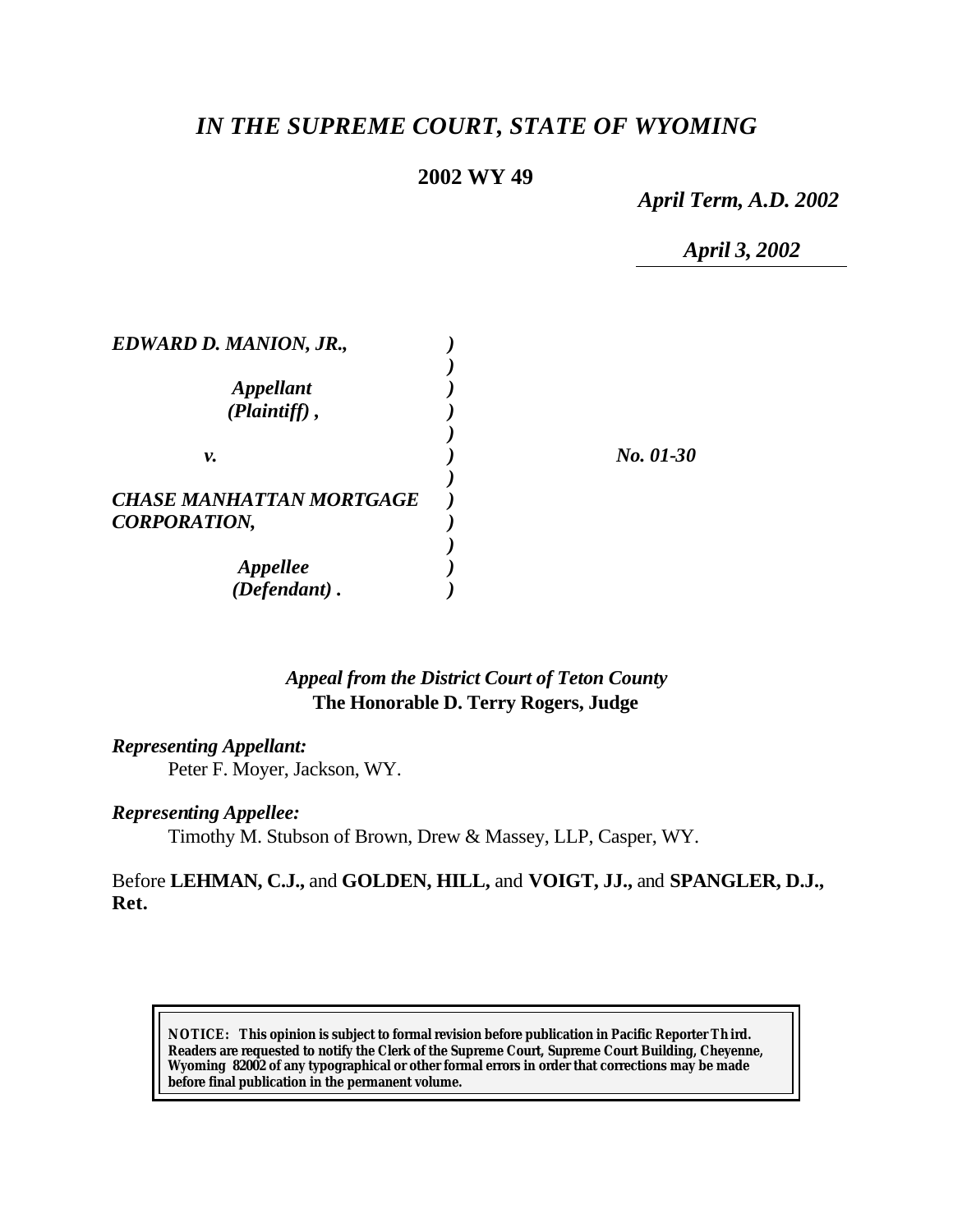#### **LEHMAN, Chief Justice.**

[¶1] In this appeal, we are asked to review a claim that a foreclosing mortgagee acted unfairly and in bad faith when it purchased the subject property at the foreclosure sale. Because the appellant alleged nothing more than inadequacy in the price paid at the foreclosure sale, we affirm the district court's dismissal for failure to state a claim upon which relief can be granted.

### *ISSUES*

[¶2] The appellant presents his sole issue in this fashion:

Under a foreclosure sale by notice and sale under W.R.S. Section 34-4-108, is the mortgagee entitled to purchase the mortgaged property for the amount of its mortgage debt without regard to the actual value of the property, notwithstanding the express statutory requirement that the mortgagee act "fairly and in good faith?"

## *FACTS*

[¶3] In accordance with our standard for reviewing dismissed actions, we accept as true all the facts alleged in the complaint. *Duncan v. Afton, Inc.*, 991 P.2d 739, 742 (Wyo. 1999). Appellant Edward D. Manion, Jr. (Manion) is the mortgagee of a second mortgage on a Teton County property owned by Douglas G. Herrick and Melinda Herrick. Appellee Chase Manhattan Mortgage Corporation (Chase Manhattan), the first mortgagee on the property, foreclosed on the Herricks' property and, by notice and sale, arranged for a foreclosure sale. At a February 2000 foreclosure sale, Chase Manhattan, apparently the sole bidder, purchased the property for \$520,100.86. Because the entire \$520,100.86 was applied to repayment of the Chase Manhattan mortgage, no excess proceeds were left for the second mortgagee, Manion.

[¶4] Manion instituted this declaratory judgment action in June of 2000, contending Chase Manhattan breached a duty of good faith found in Wyo. Stat. Ann. § 34-4-108 (LexisNexis 2001), which provides:

> The mortgagee, his assigns, or his or their legal representatives may fairly and in good faith, purchase the premises sold upon foreclosure of any mortgage by advertisement under power of sale or any part thereof, at such sale[.]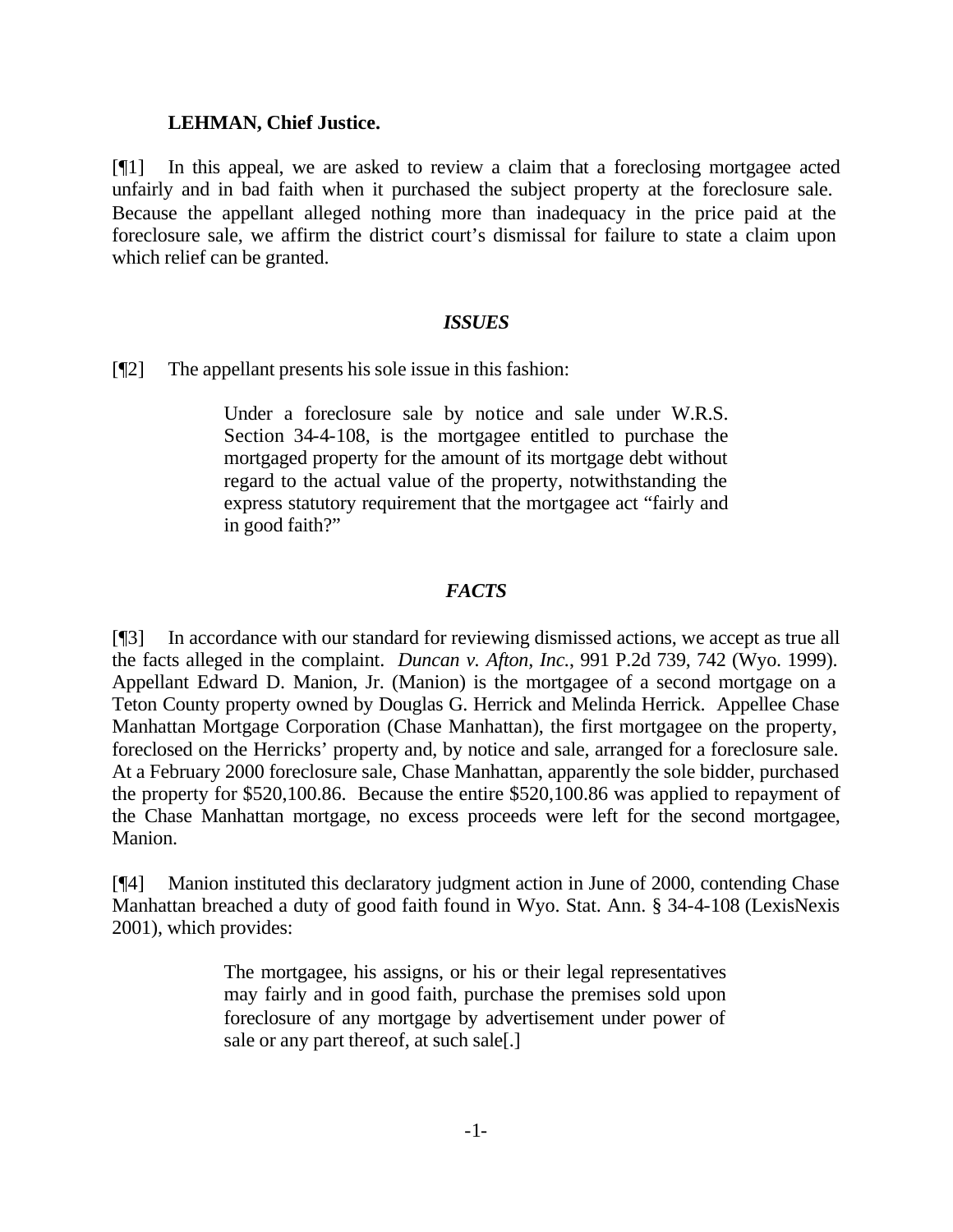[¶5] Manion's complaint alleged that Chase Manhattan breached the duty of good faith because it had notice that the property was worth in excess of \$650,000 at the time of the foreclosure sale. Thus, Manion contends, Chase Manhattan violated the statute by failing to bid fair value at the foreclosure sale. In his prayer for relief, Manion asked that the foreclosure sale be set aside. Pursuant to W.R.C.P. 12(b)(6), the district court dismissed the complaint for failure to state a claim upon which relief can be granted. This appeal followed.

#### *STANDARD OF REVIEW*

[¶6] The standard of review applicable to this matter is well settled.

When claims are dismissed under W.R.C.P. 12(b)(6), this Court accepts the facts stated in the complaint as true and views them in the light most favorable to the plaintiff. Such a dismissal will be sustained only when it is certain from the face of the complaint that the plaintiff cannot assert any facts that would entitle him to relief. *Story v. State*, 2001 WY 3, ¶19, 15 P.3d 1066, ¶19 (Wyo. 2001). Dismissal is a drastic remedy and is sparingly granted; nevertheless, we will sustain a W.R.C.P. 12(b)(6) dismissal when it is certain from the face of the complaint that the plaintiff cannot assert any set of facts that would entitle that plaintiff to relief. *Robinson v. Pacificorp*, 10 P.3d 1133, 1135-36 (Wyo. 2000).

*Van Riper v. Oedekoven*, 2001 WY 58, ¶24, 26 P.3d 325, ¶24 (Wyo. 2001)

#### *DISCUSSION*

[¶7] Although no Wyoming case has addressed this area of law, the case law and other authorities establish a general rule that "a foreclosure sale free from fraud or irregularity will not be held invalid for inadequacy of the price." *Kantack v. Kreuer*, 158 N.W.2d 842, 848 (Minn. 1968); *Giordano v. Stubbs*, 184 S.E.2d 165, 168-69 (Ga. 1971); *West Roxbury Co-op Bank v. Bowser*, 87 N.E.2d 113, 115 (Mass. 1949); *Pentad Joint Venture v. First Nat'l Bank of La Grange*, 797 S.W.2d 92, 95-96 (Tex.App. 1990). Stated another way,

> The fact that there is some inadequacy in the price at which property was sold is not sufficient ground for setting aside a sale under a power in a mortgage or trust deed where the sale was lawfully made and rightly conducted, with full opportunity for competition in the bidding, and without fraud, partiality, or oppression.